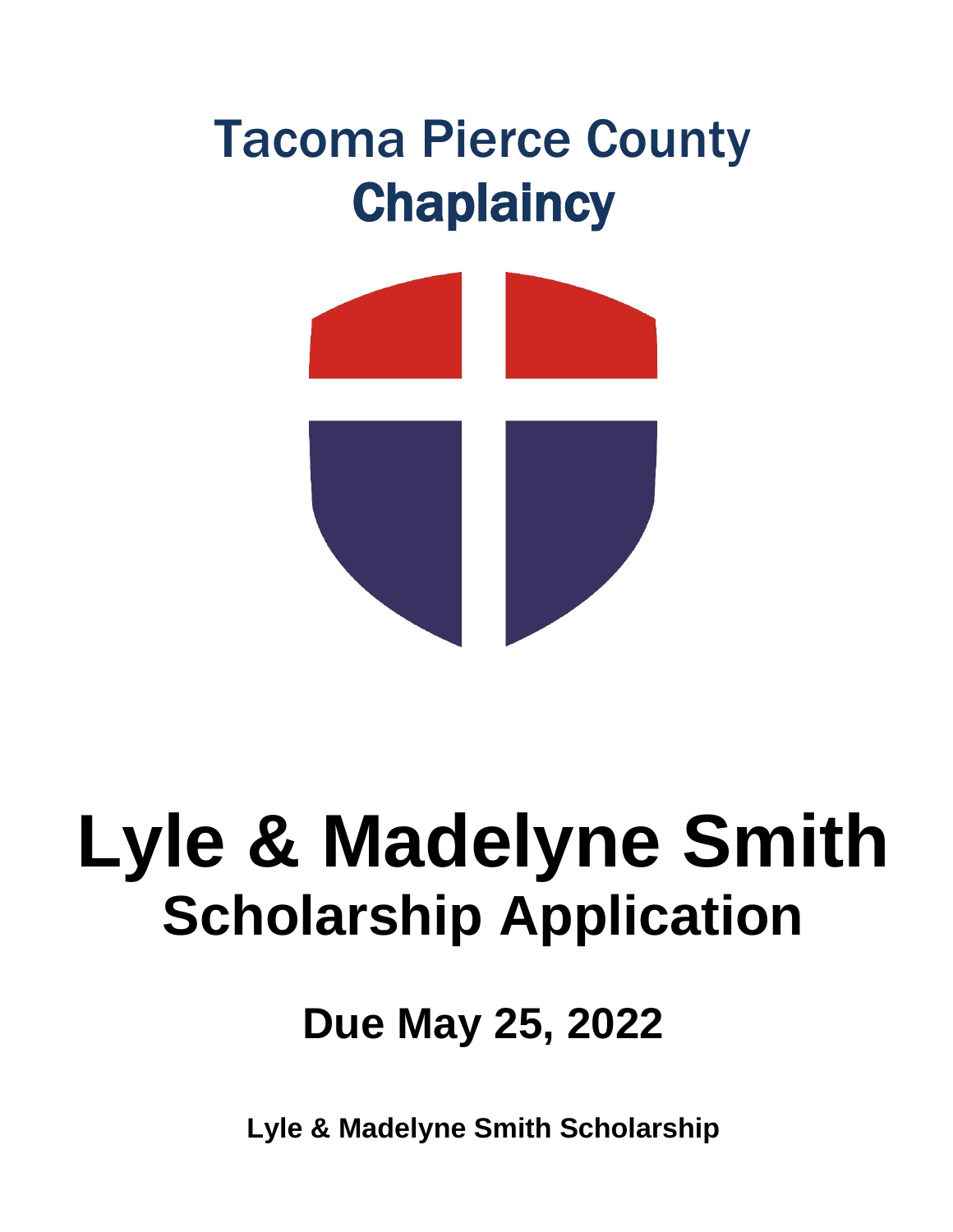To all Applicants: Congratulations on your success thus far and may it continue as you take the next steps to obtain your goals. In addition, whether you are a member of a Police family, or you are choosing Law Enforcement to be your life's work, be assured that Law Enforcement is a noble and honorable profession.

#### **GENERAL INSTRUCTIONS**

- 1. The application is available on our website: www.TacomaPierceChaplaincy.com
- 2. For high school students, submit an official transcript through your first semester of your senior year. College students submit your most recent official college transcript.
- 3. Answer all questions and return full packet. An incomplete application will disqualify your application.

#### **ELIGIBILITY REQUIREMENTS**

1. Applicant must be a son, daughter, grandson or granddaughter of active, retired, or deceased Tacoma Police Officer or Pierce County Sheriff's Department Officer who show an aptitude and desire to receive post-high school education at a college or university of their choice.

OR,

 Applicant must be a Pierce County resident who is pursuing or furthering his or her career in the Criminal Justice field.

- 2. Applicants must be registered as a full-time student at a fully accredited vocational school, college, or university for the upcoming school year.
- 3. Applicants must have a minimum high school or college GPA of 3.0.
- 4. Awardees may receive no more than two scholarships.

#### **AWARD INFORMATION**

Up to five, \$1,500.00 Scholarships for the 2022/23 school year will be awarded. Awardees will be notified by email after June 15, 2022. Disbursement of funds will be made directly to the school. **It is the applicant's responsibility to contact and provide TPCC with: Their student identification number and school address where the award will be sent.**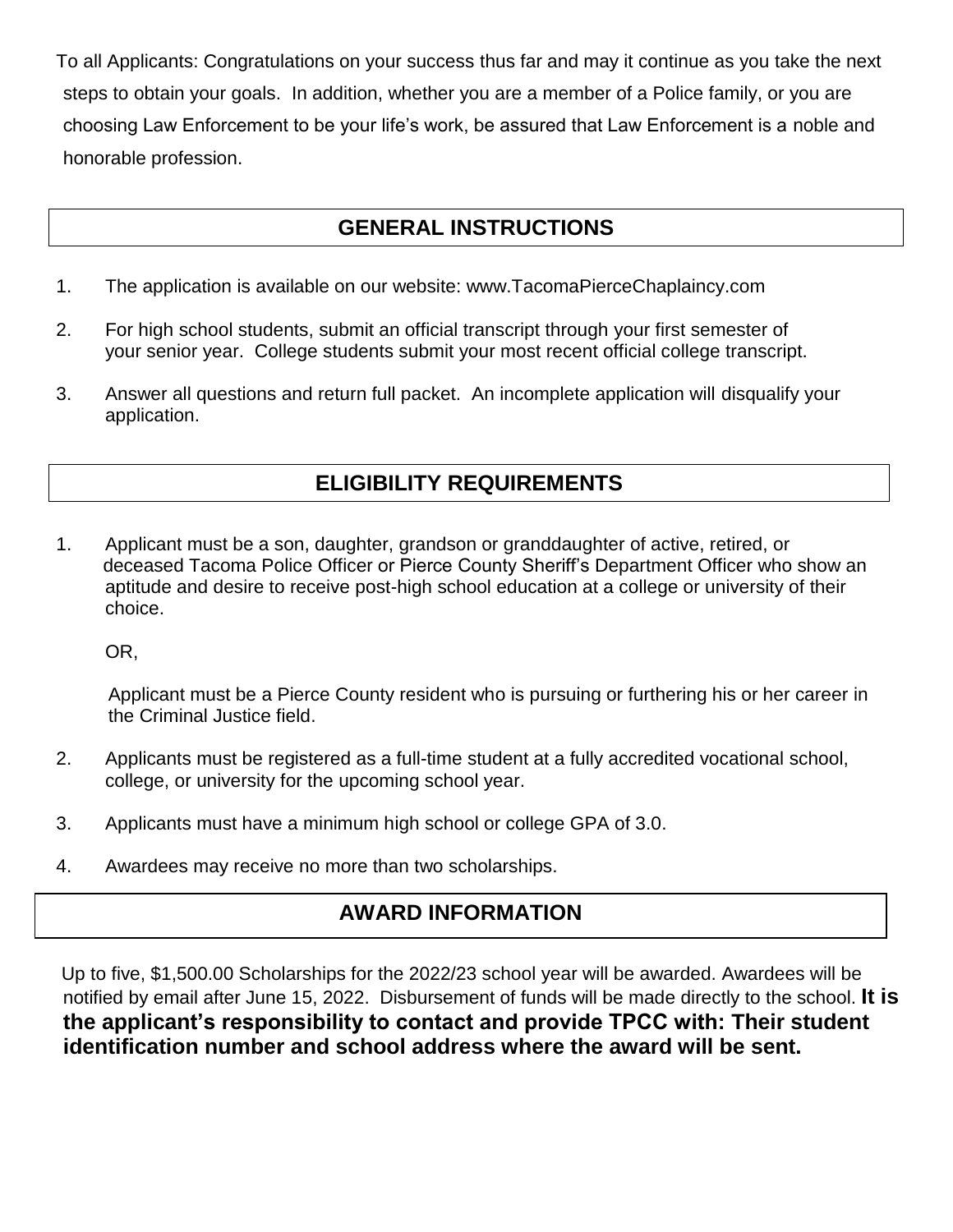#### **LYLE & MADELYNE SMITH SCHOLARSHIP APPLICATION**

|   | Scholarship applying for (check one):                                                                                                |                                  |                                                                                                 |
|---|--------------------------------------------------------------------------------------------------------------------------------------|----------------------------------|-------------------------------------------------------------------------------------------------|
| ⊔ | Dependent of Law Enforcement Officer                                                                                                 |                                  |                                                                                                 |
|   |                                                                                                                                      |                                  |                                                                                                 |
|   |                                                                                                                                      |                                  |                                                                                                 |
|   | Applicants Parent's Signature Manual Applicants Parent of Signature Manual Applicants Parent of Signature Control                    |                                  |                                                                                                 |
|   | Student pursuing an education in the Criminal Justice system.<br>Please provide certification from your academic guidance counselor: |                                  |                                                                                                 |
|   | <b>Certification from Counselor</b>                                                                                                  |                                  |                                                                                                 |
|   | suited to pursue higher education in the area of Criminal Justice, with a goal of service<br>in a related career.                    |                                  |                                                                                                 |
|   |                                                                                                                                      |                                  | <b>Academic or Guidance Counselor</b>                                                           |
|   |                                                                                                                                      | Name of School and Contact Phone |                                                                                                 |
|   |                                                                                                                                      |                                  | I have entered the following information completely and truthfully to the best of my knowledge. |
|   |                                                                                                                                      |                                  | Date:                                                                                           |

Applicants Name: \_\_\_\_\_\_\_\_\_\_\_\_\_\_\_\_\_\_\_\_\_\_\_\_\_\_\_\_\_\_\_\_\_\_\_\_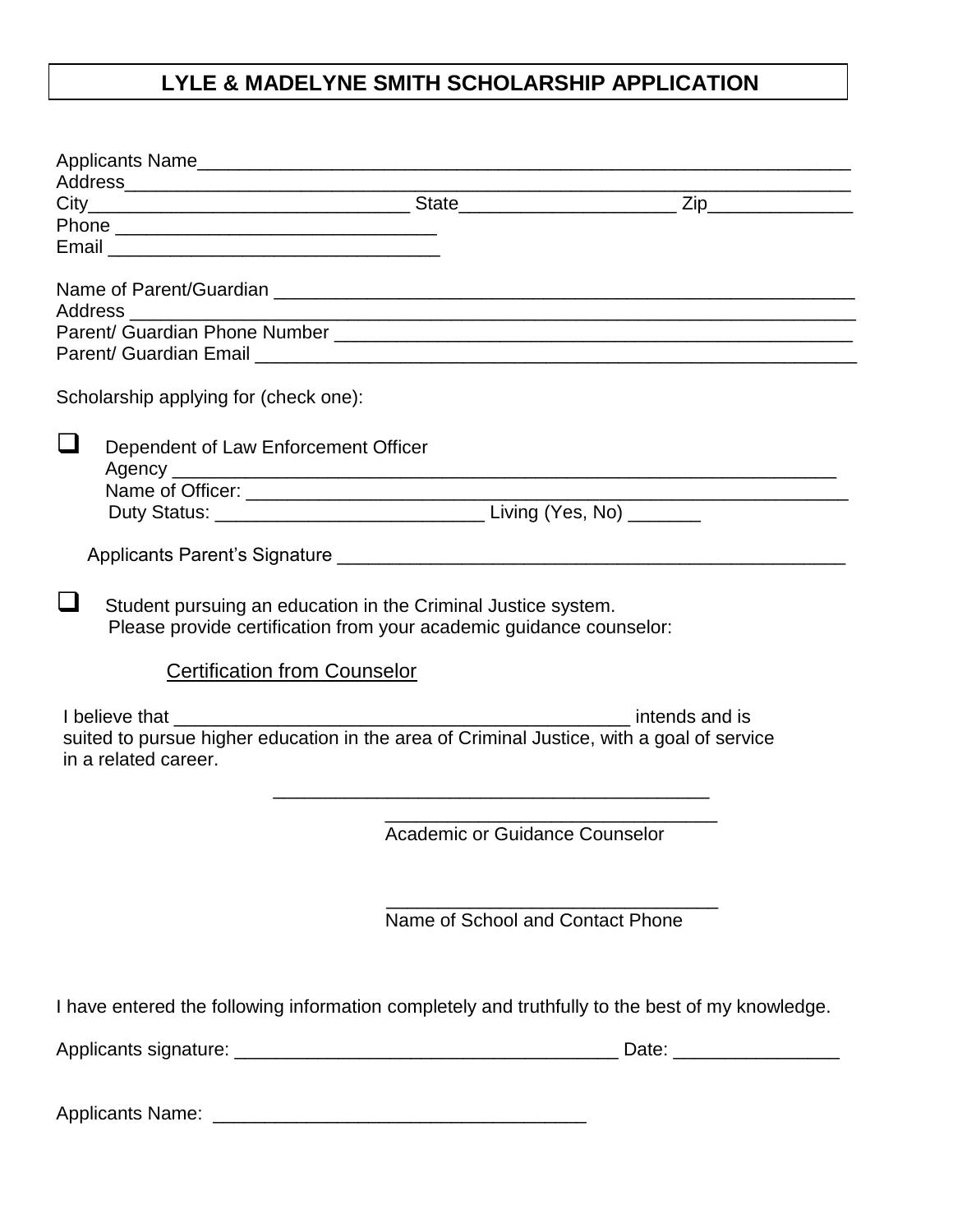#### **EDUCATIONAL RECORDS**

| List Secondary schools and colleges you are attending or have attended |                            |              |  |
|------------------------------------------------------------------------|----------------------------|--------------|--|
| <b>Name of School</b>                                                  | <b>Address &amp; Phone</b> | <b>Dates</b> |  |
|                                                                        |                            |              |  |
|                                                                        |                            |              |  |
|                                                                        |                            |              |  |
|                                                                        |                            |              |  |
|                                                                        |                            |              |  |
|                                                                        |                            |              |  |
|                                                                        |                            |              |  |
|                                                                        |                            |              |  |

#### **EMPLOYMENT RECORD**

List any jobs or volunteer positions you have held

| <b>Employer</b> | <b>Supervisor &amp; Phone</b> | <b>Type of Work</b> | <b>Dates</b> |
|-----------------|-------------------------------|---------------------|--------------|
|                 |                               |                     |              |
|                 |                               |                     |              |
|                 |                               |                     |              |
|                 |                               |                     |              |
|                 |                               |                     |              |
|                 |                               |                     |              |
|                 |                               |                     |              |
|                 |                               |                     |              |
|                 |                               |                     |              |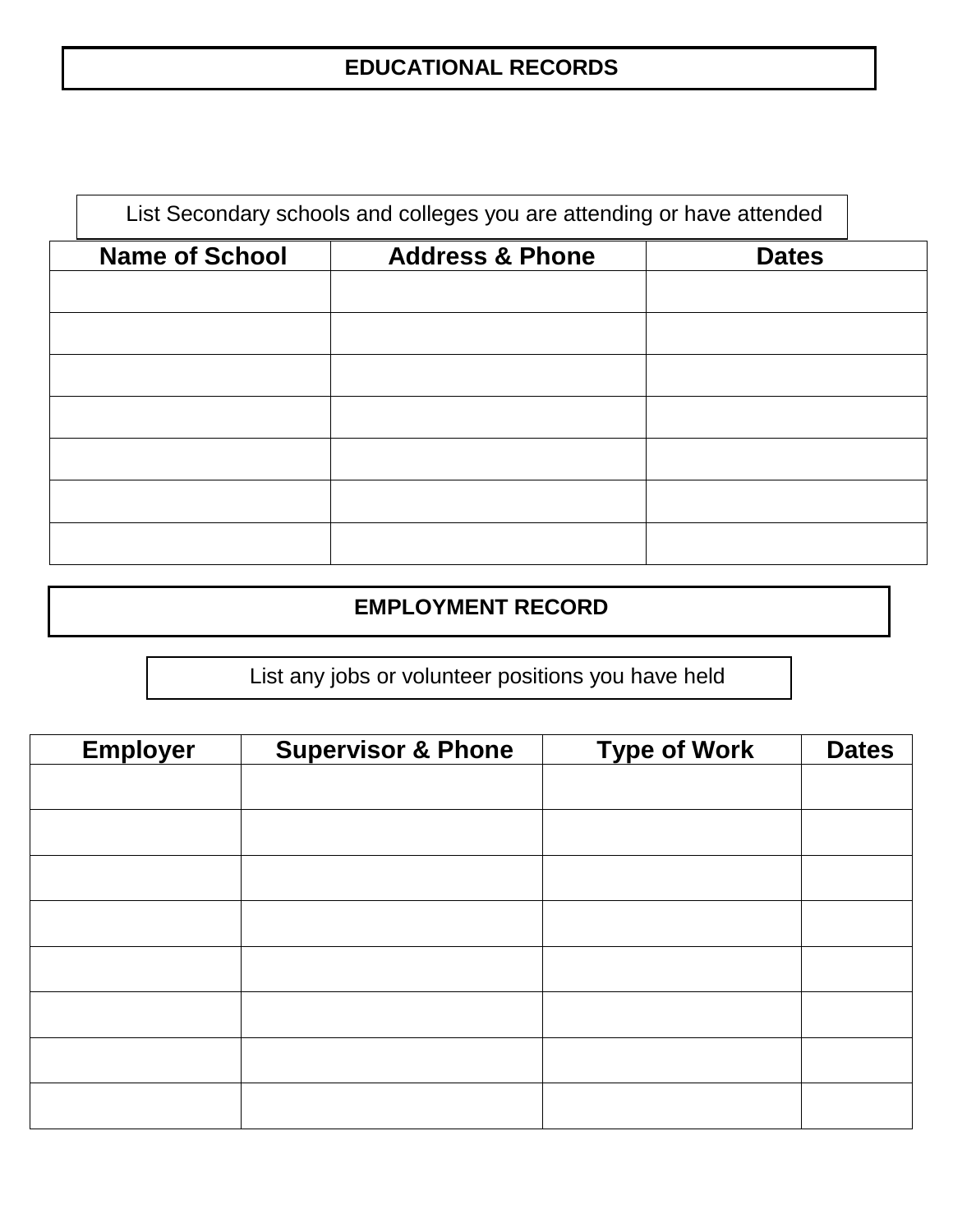#### **COMMUNITY AND SCHOOL ACTIVITIES**

| Year(s) | List school and community activities: Most recent<br>activities will be weighted higher than previous<br>year's activities. Provide names of organizations,<br>names of supervisors or advisors, contact<br>information, functions performed, offices held and<br>activities pursued. Use additional pages if needed. |
|---------|-----------------------------------------------------------------------------------------------------------------------------------------------------------------------------------------------------------------------------------------------------------------------------------------------------------------------|
|         |                                                                                                                                                                                                                                                                                                                       |
|         |                                                                                                                                                                                                                                                                                                                       |
|         |                                                                                                                                                                                                                                                                                                                       |
|         |                                                                                                                                                                                                                                                                                                                       |
|         |                                                                                                                                                                                                                                                                                                                       |
|         |                                                                                                                                                                                                                                                                                                                       |
|         |                                                                                                                                                                                                                                                                                                                       |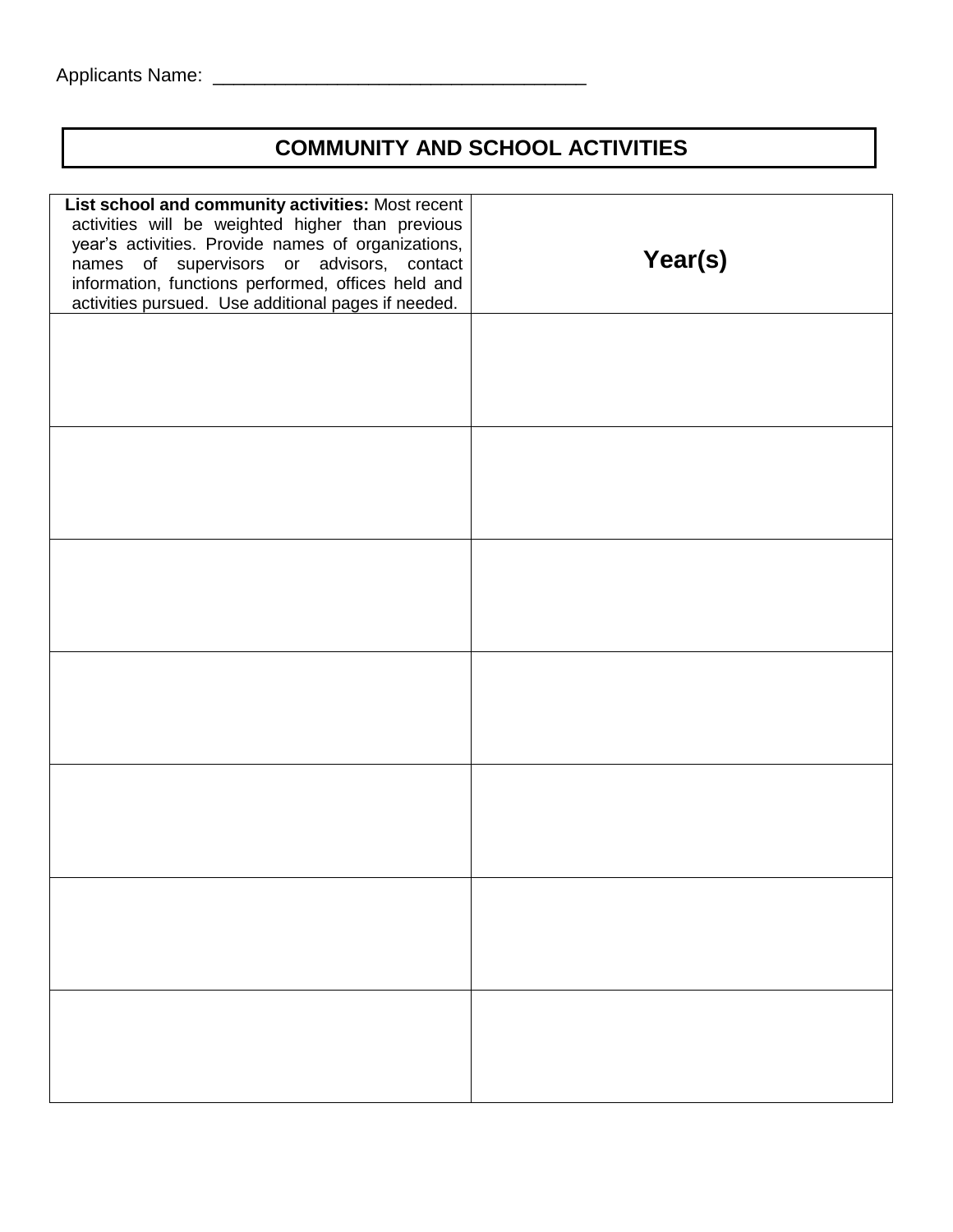#### **HONORS & AWARDS**

| List any awards, honors, and outstanding achievements. Provide names of<br>organizations, awards received, and name of advisor and contact info. Most recent<br>events will be weighted higher than previous year's events. | Year |
|-----------------------------------------------------------------------------------------------------------------------------------------------------------------------------------------------------------------------------|------|
|                                                                                                                                                                                                                             |      |
|                                                                                                                                                                                                                             |      |
|                                                                                                                                                                                                                             |      |
|                                                                                                                                                                                                                             |      |
|                                                                                                                                                                                                                             |      |
|                                                                                                                                                                                                                             |      |

#### **School Information**

| No. 1 Choice                  |  |
|-------------------------------|--|
| (or college you are attending |  |

Location: \_\_\_\_\_\_\_\_\_\_\_\_\_\_\_\_\_\_\_\_\_\_\_ Area of Study (Major) \_\_\_\_\_\_\_\_\_\_\_\_\_\_\_\_\_

If applicable:

| Schools to which you have applied | Location | Accepted? |
|-----------------------------------|----------|-----------|
|                                   |          |           |
|                                   |          |           |
|                                   |          |           |
|                                   |          |           |
|                                   |          |           |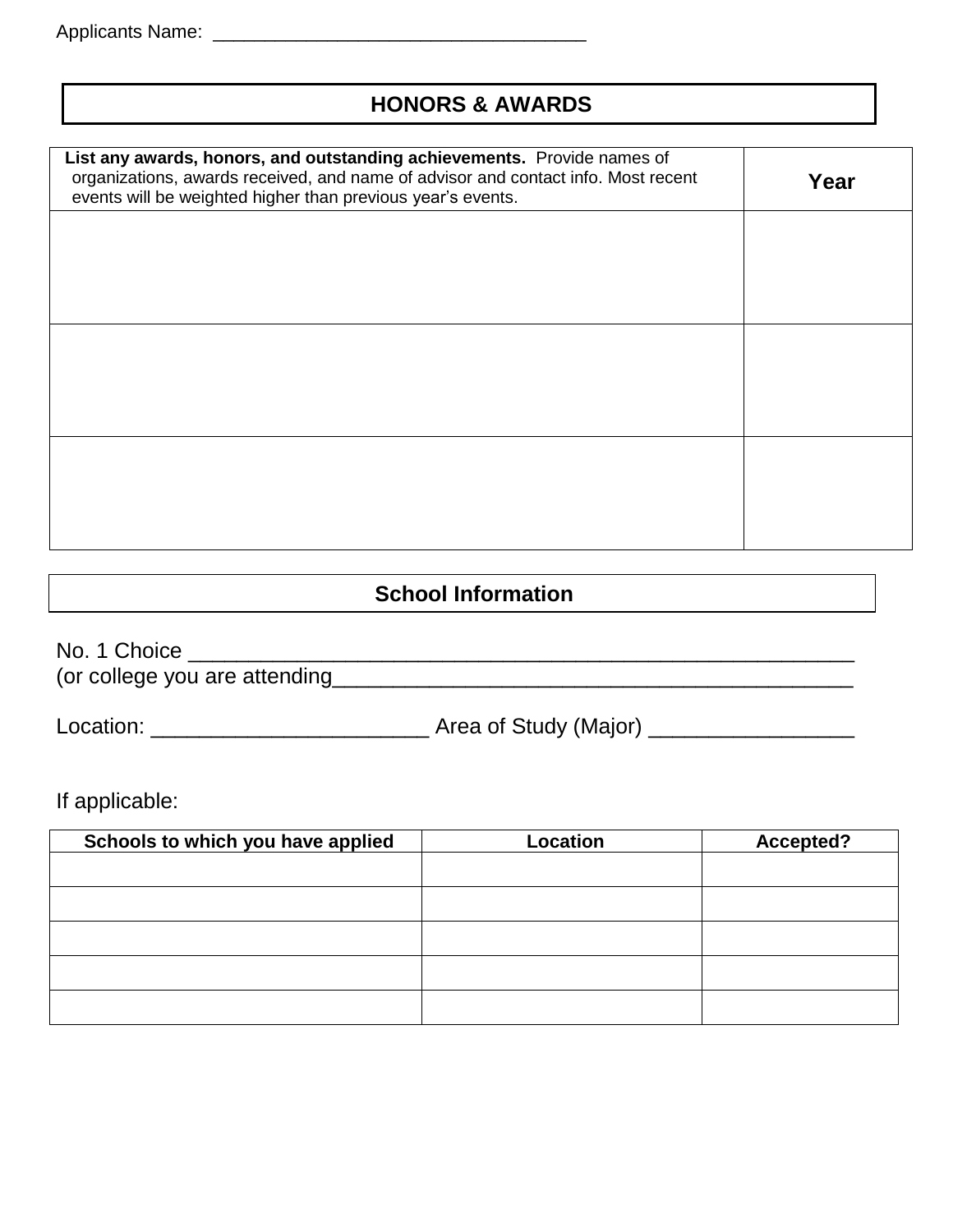#### **RECOMMENDATION**

To be completed by a non-family member (teacher, employer, etc.)<br>Complete form or attach a letter with a maximum of five recommendations.

How long have you known the applicant and in what capacity? \_\_\_\_\_\_\_\_\_\_\_\_\_\_\_\_\_\_\_\_

Please comment on the scholastic and personal characteristics of the applicant.

Are you aware of any noteworthy talents or activities of the applicant? \_\_\_\_\_\_\_\_\_

Do you feel there are exceptional circumstances regarding this applicant? \_\_\_\_\_\_\_

| Your name and position: |       |  |
|-------------------------|-------|--|
| Signature:              | Date: |  |